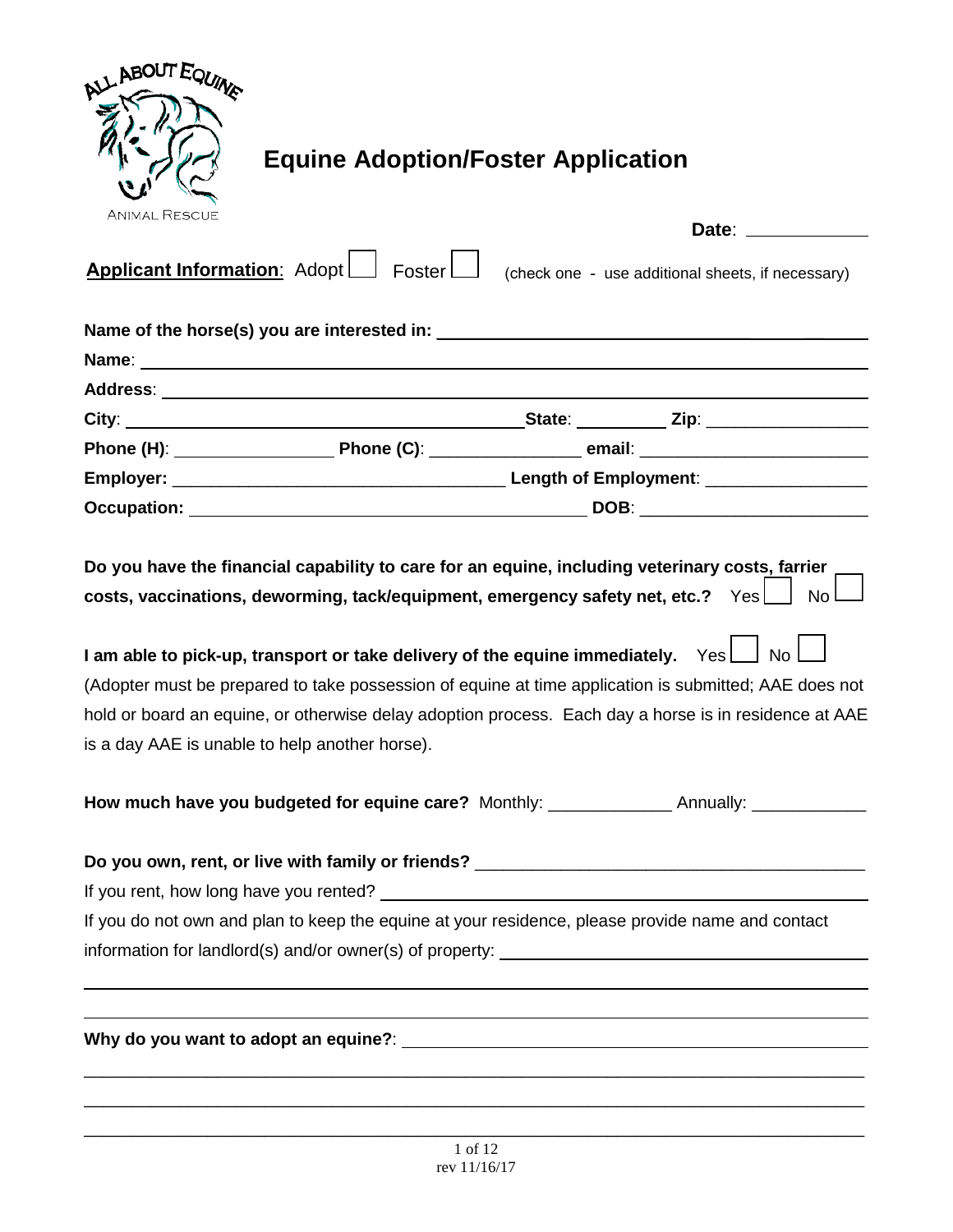### **Housing/Facility Information**

| Will the equine be housed at the above location?                                                                                                                                                                               | Yesl I<br><b>No</b>                                                                                |
|--------------------------------------------------------------------------------------------------------------------------------------------------------------------------------------------------------------------------------|----------------------------------------------------------------------------------------------------|
| If no, please provide following information:                                                                                                                                                                                   |                                                                                                    |
|                                                                                                                                                                                                                                |                                                                                                    |
|                                                                                                                                                                                                                                |                                                                                                    |
|                                                                                                                                                                                                                                |                                                                                                    |
|                                                                                                                                                                                                                                |                                                                                                    |
|                                                                                                                                                                                                                                |                                                                                                    |
|                                                                                                                                                                                                                                |                                                                                                    |
|                                                                                                                                                                                                                                |                                                                                                    |
|                                                                                                                                                                                                                                |                                                                                                    |
|                                                                                                                                                                                                                                |                                                                                                    |
|                                                                                                                                                                                                                                | Describe primary area equine will be housed (e.g. stall, pen, paddock, pasture, etc.): _________   |
| Describe turnout area: expression and the contract of the contract of the contract of the contract of the contract of the contract of the contract of the contract of the contract of the contract of the contract of the cont | If turnout is limited, how many hours of daily turnout will the equine receive: __________________ |
|                                                                                                                                                                                                                                |                                                                                                    |
|                                                                                                                                                                                                                                | Will you allow AAE to conduct pre-adoption and post-adoption visits? Yes $\Box$ No $\Box$          |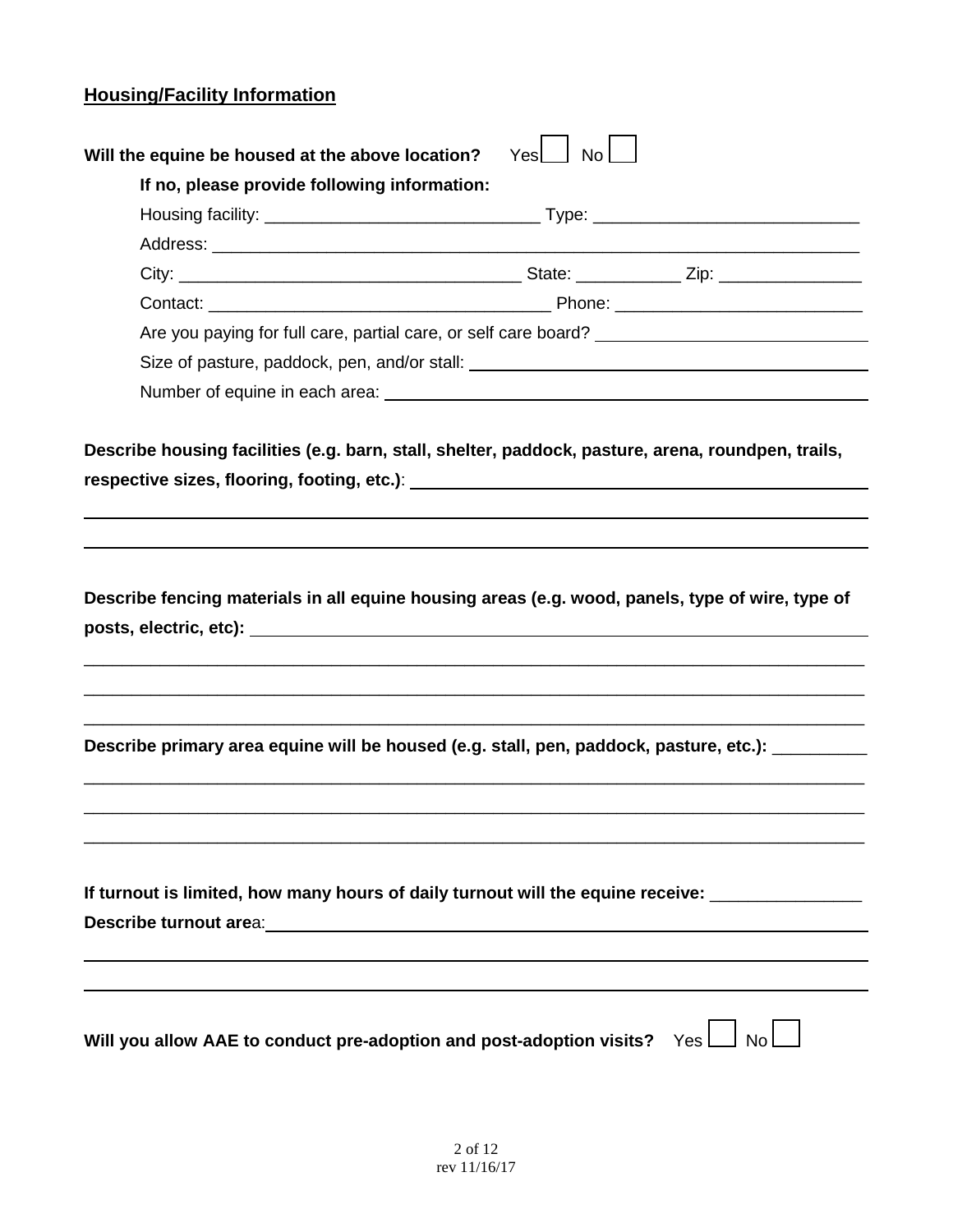## **Animal History**

| $N_0$ $\Box$<br>Have you owned an equine(s) in the past? $Yes$                                  |
|-------------------------------------------------------------------------------------------------|
| If yes, how long did you own each?                                                              |
| Why do you no longer own each?                                                                  |
| What was the fate of each?                                                                      |
|                                                                                                 |
| <b>No</b><br>Have you ever had an equine in your care die?<br>Yes                               |
| Have you ever sold an equine or other animal through an auction?<br>Yes<br>No                   |
| Have you ever surrendered an animal to a rescue, human society, or animal control? Yes<br>l Nol |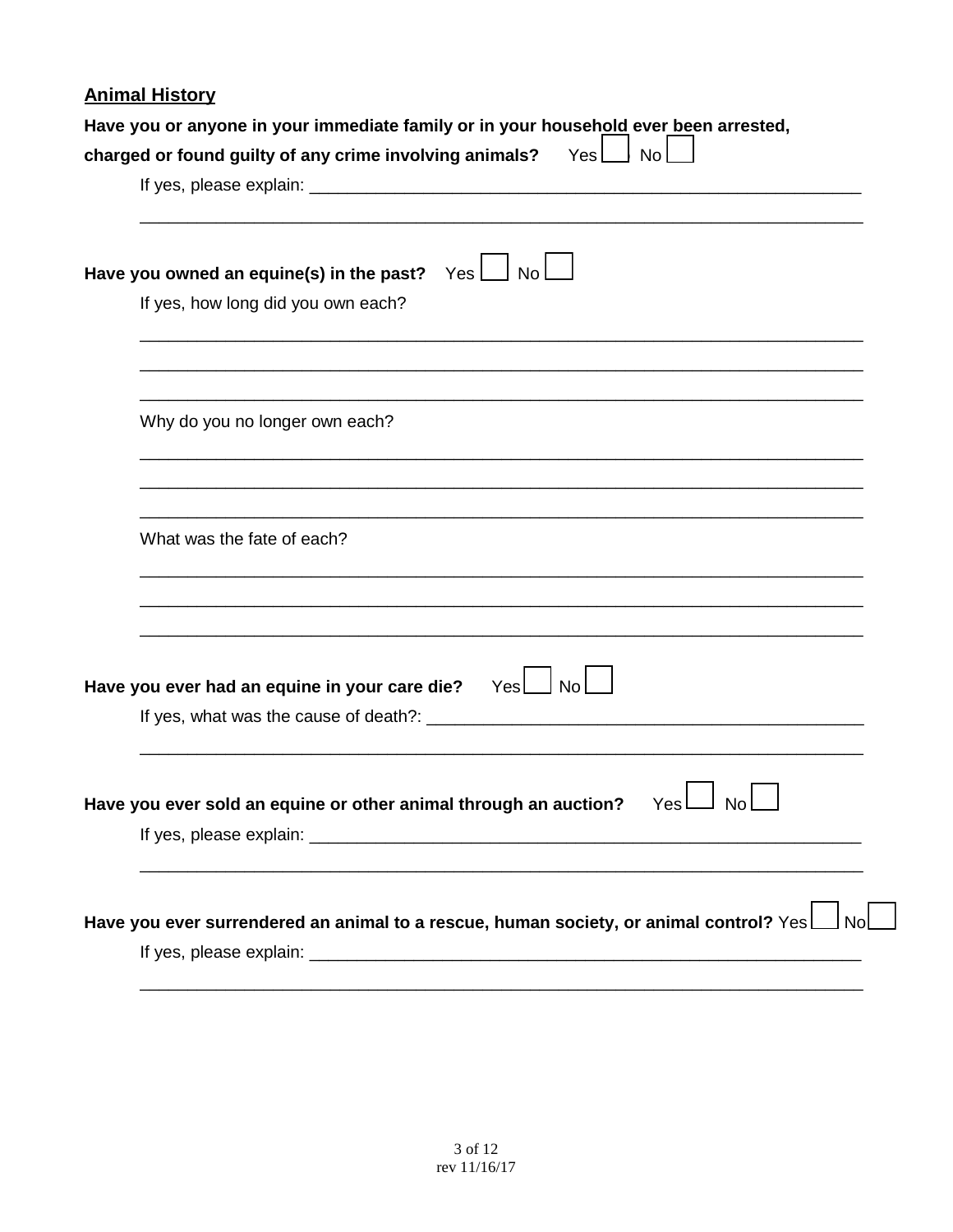|           | <b>Equine Experience</b>                                                                      |
|-----------|-----------------------------------------------------------------------------------------------|
|           | Do you currently own any equines? Yes $\Box$ No $\Box$                                        |
|           |                                                                                               |
|           | Please describe each and how long you have owned them? __________________________             |
|           |                                                                                               |
|           | Is each current with vaccines, deworming, hoof care, and dental care? Yes   No                |
|           |                                                                                               |
|           | Do you have a succession plan for your equine? _________________________________              |
|           |                                                                                               |
|           | Do you have a contingency plan for your horse(s) in the event of job loss, injury, illness or |
|           |                                                                                               |
|           |                                                                                               |
|           | What would you do if your horse suffers and injury or illness that renders it unridable?      |
|           | Describe your equine experience with:                                                         |
| Handling: |                                                                                               |
|           |                                                                                               |
|           |                                                                                               |
|           |                                                                                               |
|           | Competition: Competition:                                                                     |
|           |                                                                                               |
|           |                                                                                               |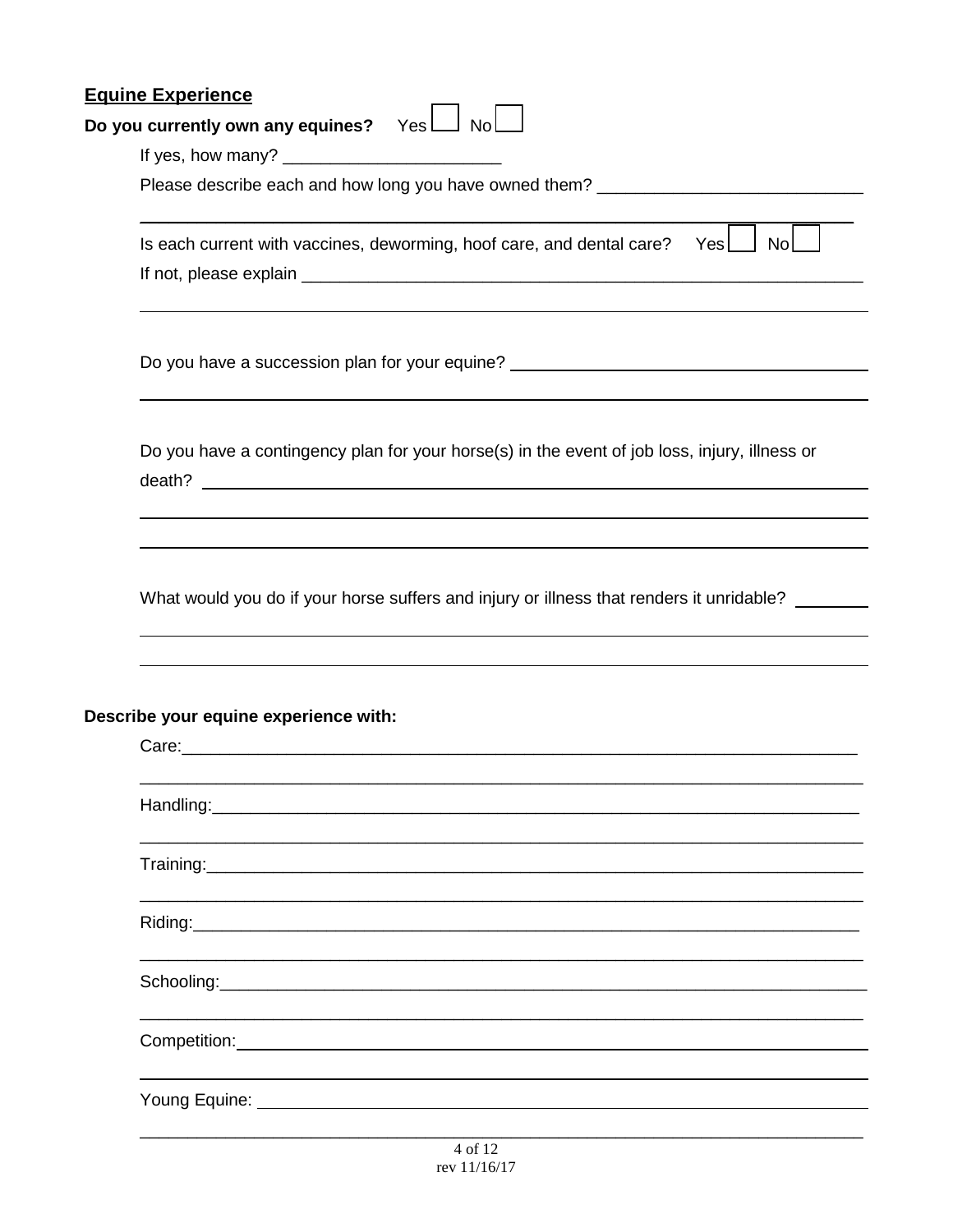|                             | Describe your training and care philosophies: __________________________________               |
|-----------------------------|------------------------------------------------------------------------------------------------|
|                             | If you are adopting a project horse, what is your training plan?                               |
|                             |                                                                                                |
|                             |                                                                                                |
|                             |                                                                                                |
|                             | If interested in adopting a young equine, describe your plan for handling/training: __________ |
|                             |                                                                                                |
|                             | Are you willing to hire/work with a trainer? Yes II NoL                                        |
| <b>Planned Care Program</b> |                                                                                                |
|                             | Describe your plans/intentions for care of adopted equine:                                     |
|                             | Feeding program (frequency, type(s) of feed, individual or herd, etc.): _______________        |
|                             | Deworming program (frequency, type(s), etc.): __________________________________               |
|                             | Hoof care program (frequency, shoes, provider, etc.): ___________________________              |
|                             | Vaccination program (frequency, type(s), provider, etc.): ______________________               |
|                             |                                                                                                |
|                             | 5 of 12                                                                                        |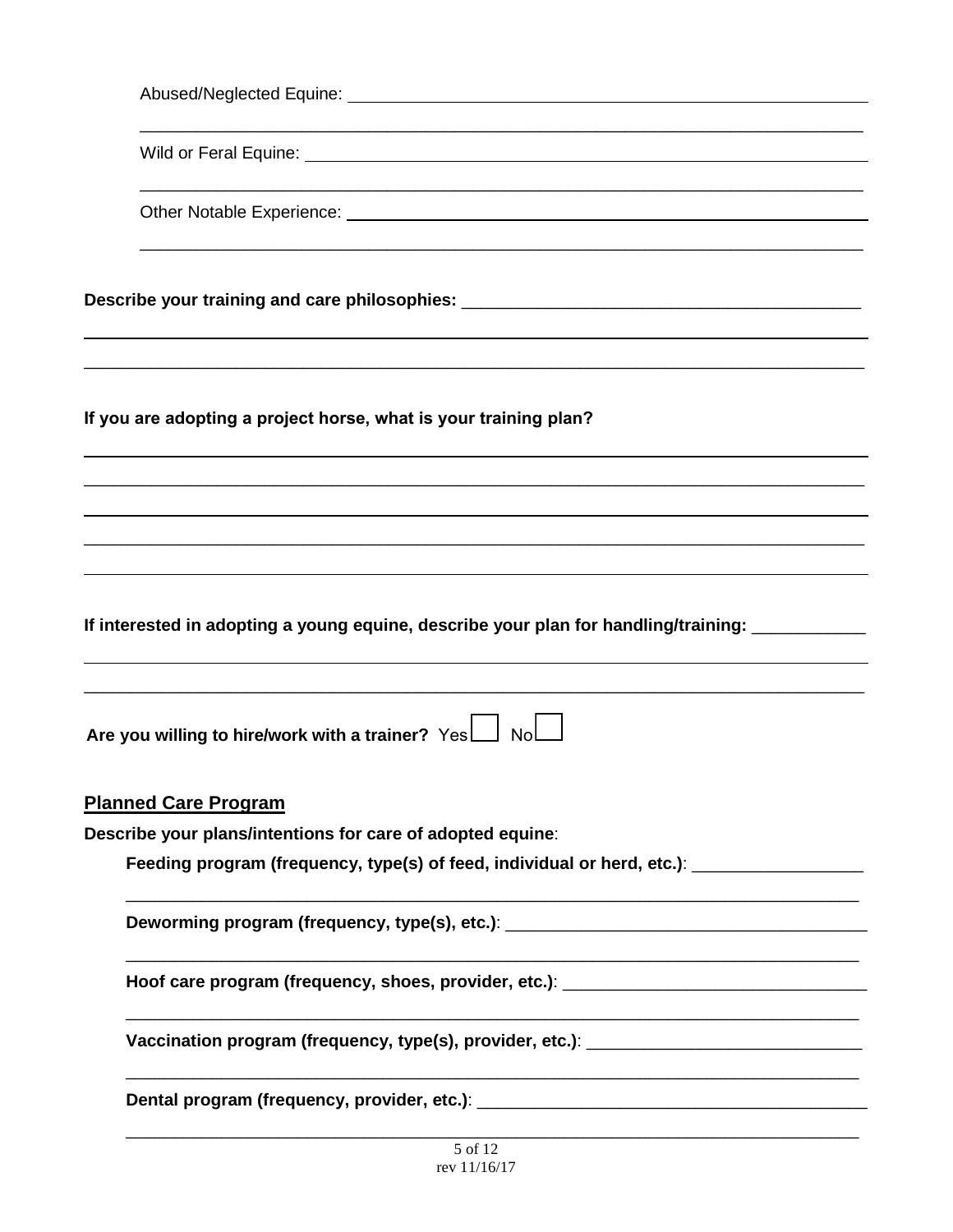PROFESSIONAL AND PERSONAL REFERENCES (provide at least 3, vet required)

|                                  | Phone: <u>Andrea Andrew American Communication</u> |                                                  |
|----------------------------------|----------------------------------------------------|--------------------------------------------------|
|                                  |                                                    |                                                  |
|                                  |                                                    |                                                  |
|                                  |                                                    |                                                  |
| <b>Phone:</b>                    |                                                    |                                                  |
| Do you have a horse trailer? Yes | $No$ $\Box$                                        | If yes, please describe (year, make, type, etc): |
|                                  |                                                    |                                                  |
|                                  |                                                    |                                                  |
|                                  |                                                    |                                                  |

(Please submit at least 5-8 photos of your trailer/truck when submitting adoption/foster package, including front, rear, left side, right side, tongue/jack, interior areas, floor, doors, truck, hitch, etc.)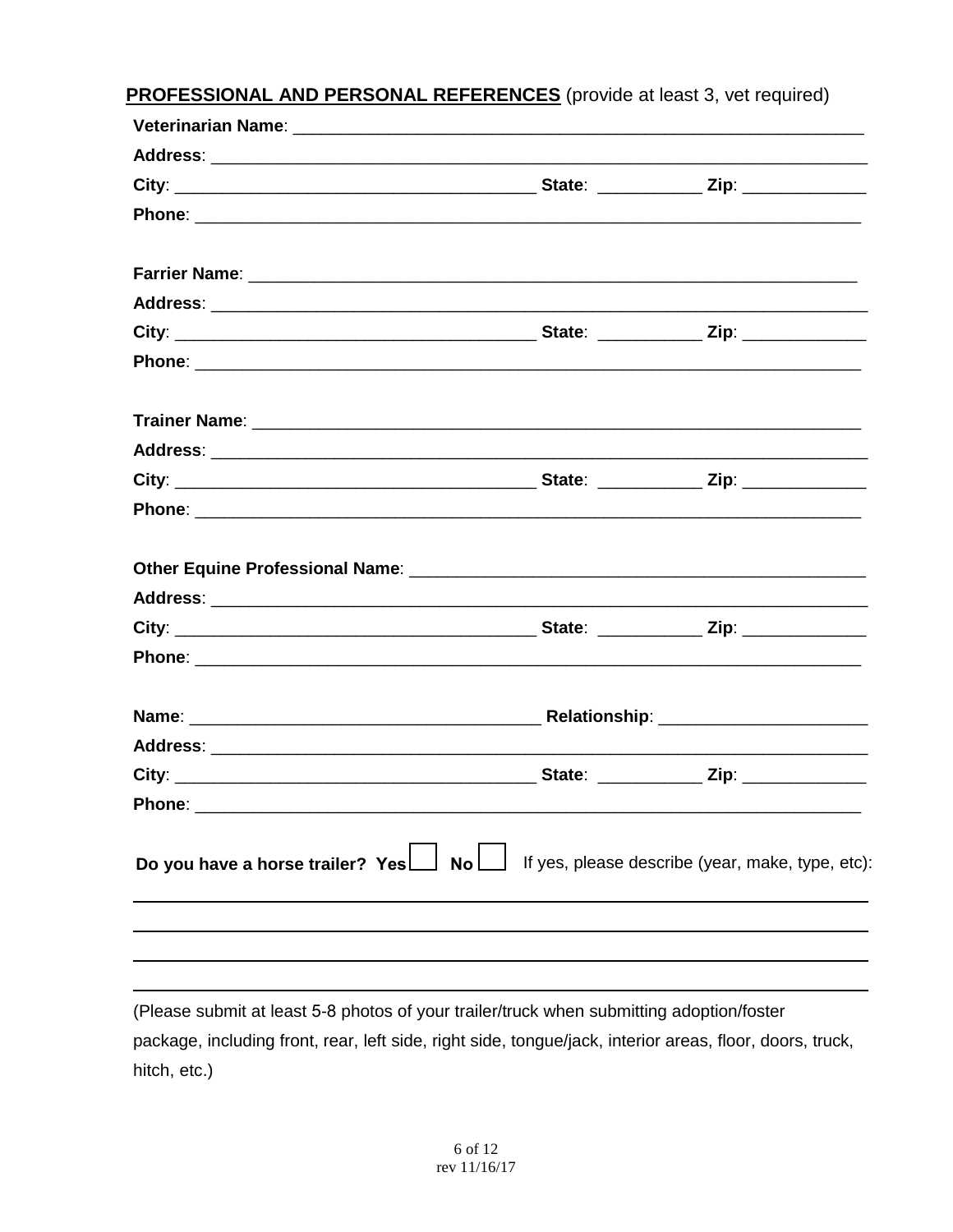

**All About Equine Animal Rescue, Inc.**

# **ADOPTION & FOSTER POLICY/AGREEMENT**

#### **1.0 Policy.**

All About Equine Animal Rescue, Inc. (hereinafter referred to as AAE) Adoption/Foster policy is designed to help ensure that all AAE equine are placed in suitable homes, whether temporary or permanent. The equine Adopter/Foster (Applicant) must be at least 18 years of age with no history of animal abuse or neglect.

#### **2.0 Application Process.**

The Applicant shall submit a complete Adoption/Foster package to AAE. A complete Adoption/Foster Package shall consist of:

- 1) A completed Adoption/Foster Application
- 2) A signed copy of the Adoption/Foster Policy/Agreement
- 3) Photographs (minimum of 10-12) of the property: housing area, perimeter and cross-fencing, shelter, feed and water sources, feed storage, wash rack, roundpen, arena, and other horses, as applicable. Additionally, include photos (minimum 8-10) of your horse trailer and truck, if applicable, including front, rear, left side, right side, interior areas, floor, doors, hitch, tires, etc.
- 4) Adoption fee deposit of \$100 (non-refundable); applies to adoption only

The approval process will begin upon receipt of the competed Adoption/Foster package. The Adoption/Foster Application will be reviewed and evaluated to assure the applicant meets AAE requirements; and references will be contacted. An approved Adoption/Foster application is valid for a period of one month from the date of approval and can be applied to any subsequent equine the applicant would like to adopt/foster.

After review and verification of Adoption/Foster Package, a volunteer evaluator may be assigned to conduct an on-site evaluation of the property. Every attempt will be made to evaluate within seven days. The evaluator will verify that any and all animals on the property are properly cared for, and the property is safe, well maintained, and adequate for the equine. If the equine will be boarded, AAE will also interview the owner and/or manager of the boarding facility, and notify the boarding facility that AAE must be notified immediately if the boarder does not pay their boarding bill or in any way abuses, neglects, or abandons the equine.

AAE reserves the right to choose the adopter/foster that represents the most appropriate match to an equine; AAE reserves the right to reject an application. If AAE rejects an applicant, application fee deposit will be returned.

#### **3.0 Standards Of Care.**

The following guidelines are applicable to general equine management practices and must be agreed to prior to adopting/fostering an equine. While not comprehensive, they offer basic parameters for responsible equine ownership. In addition, adopter/foster must agree to comply with all relevant federal, state, and local equinerelated laws.

The number of equines should never exceed the ability of the adopter/foster to feed and care for them properly. Such limits are dependent not only upon the physical health of the individual, but also the financial ability to maintain proper management.

#### **3.1 General Management Practices.**

Various types of enclosures are available to confine equines including, but not limited to stalls, dry lots, or pastures. AAE's philosophy is that horses should have as natural an environment as possible. Adopters/fosters agree to provide housing with sufficient opportunity and space to exercise daily and have freedom of movement as necessary to reduce stress and maintain good physical condition. Space and provisions for exercise shall be appropriate for the age, condition and size of the equine. It is strongly preferred that equines have compatible pasture mates, and they do not live alone. Any area in which equines are kept must have safe fencing and be free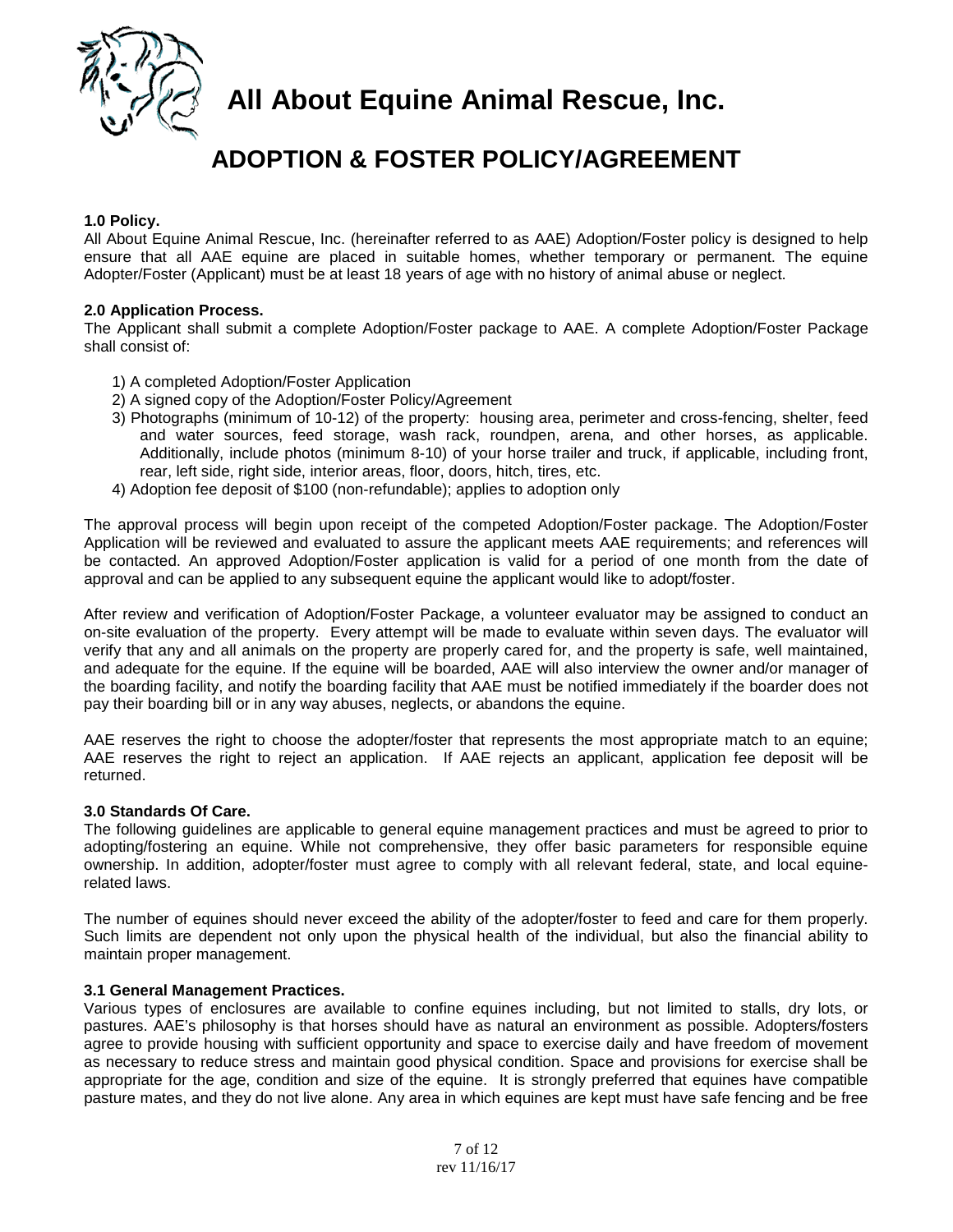from hazards such as debris, machinery, etc. The following are guidelines which must be met in order to adopt/foster an equine; however, all will be considered on a case-by-case basis:

#### **3.2 Facility Requirements.**

**3.2.1 Pasture.** A minimum of 1/2 acre pasture per equine on the property. Exceptions may be made in those cases where the equine will be maintained at a boarding facility provided the equine, if stalled, is provided daily turnout of an adequate time and space.

**3.2.2 Shelter.** A man-made shelter is required. AAE recommends a 12 foot by 12 foot stall per standard size equine in a barn with turnout or pasture; or a three-sided run-in shelter with a recommended 12 foot by 12 foot space per equine in pasture. If man-made shelter is provided, a minimum 10 foot by 10 foot stall is required. Stalls and shelters shall be constructed to provide sufficient space for each equine to turn around, lie down, and move freely and to allow free air flow. Shelter shall provide protection from extreme weather including but not limited to: prevailing wind, snow, sleet, rain, sun, and temperature extremes. Shelters may be constructed with sides that are removable during the summer. All enclosures, stalls and/or shelters shall be kept in good repair and free of standing water, accumulated waste, debris, sharp objects, nails or other objects that could potentially cause injury to the equine. If the barn or shelter is metal, the exposed metal siding on the inside of the stall and/or shelter shall be covered with 3<sup> $4$ </sup>" to 1" plywood or 2" by 6" boards.

**3.2.3 Water.** Troughs or individual water sources must be available to provide adequate water supply for all equines. All water receptacles shall be kept clean and free of contaminants, and they should be positioned or affixed to minimize spillage. Equines shall have access to water at all times when not actually being trained or ridden. Equines that are being trained, worked, ridden or transported shall be provided water as often as needed for their health and comfort. Frequency of watering shall take into consideration the age, condition and size of the equine, activity level and climatic conditions.

**3.2.4 Feed and Storage.** Equines typically require the equivalent of 1.5-2% of their body weight per day in high quality forage, but this may vary. If natural forage is insufficient in quality or quantity, diet shall be supplemented with quality hay and/or grain. Diet shall be planned with consideration for the age, condition, size, and activity level of the equine. If more than one animal is fed at the same place and time, it shall be the responsibility of the adopter to ensure that each equine receives nutrition in sufficient quantity. If necessary, equines shall be separated to ensure each has access to adequate nutrition without interference from more dominant individuals. Individual feed buckets or troughs should be provided for each equine. All storage and feeding receptacles shall be kept clean and free of contaminants and hazards, such as feces, mold, mildew, rodents, insects and mechanical hazards. Stored feed shall be kept in such a manner that equines cannot gain access to it.

**3.2.5 Fencing.** Fencing shall be of solid construction, visible to equines, and without sharp edges; electric fencing is acceptable. Barbed wire fencing is not acceptable. T-posts shall be appropriately capped. Fencing shall be monitored on a regular basis to ensure its safety and effectiveness is maintained.

**3.2.6 Cattle Guards.** Cattle guards will not be permitted unless there is a gate separating the equines from the cattle guard or the equines do not have access to it.

**4.0 Approval Procedures and Post-Adoption.** After the Applicant's application and facilities have been approved, an AAE representative will notify the Applicant that they are approved to adopt/foster.

- 4.1.The Applicant is required to notify AAE prior to any change in mailing and/or equine property address, phone numbers, email, or any other contact information.
- 4.2.For fosters, approval applies only to the foster property that is initially approved. Prior to relocation of a foster home, AAE must conduct an evaluation of the new property prior to moving equine.
- 4.3 If, after approval, the Applicant does not take possession of an equine and becomes inactive in excessive of six months, the property must be re-evaluated.
- 4.4 If at any time the Applicant fails to follow procedures, violates the Adoption/Foster Policy/Agreement, or an equine's health declines, Applicant agrees AAE has the authority to remove said equine from the property without prior notice. On the day of the removal, the adopter/foster will be notified in writing stating the reason for the removal and, if warranted, the revocation of the adopter/foster's approval status.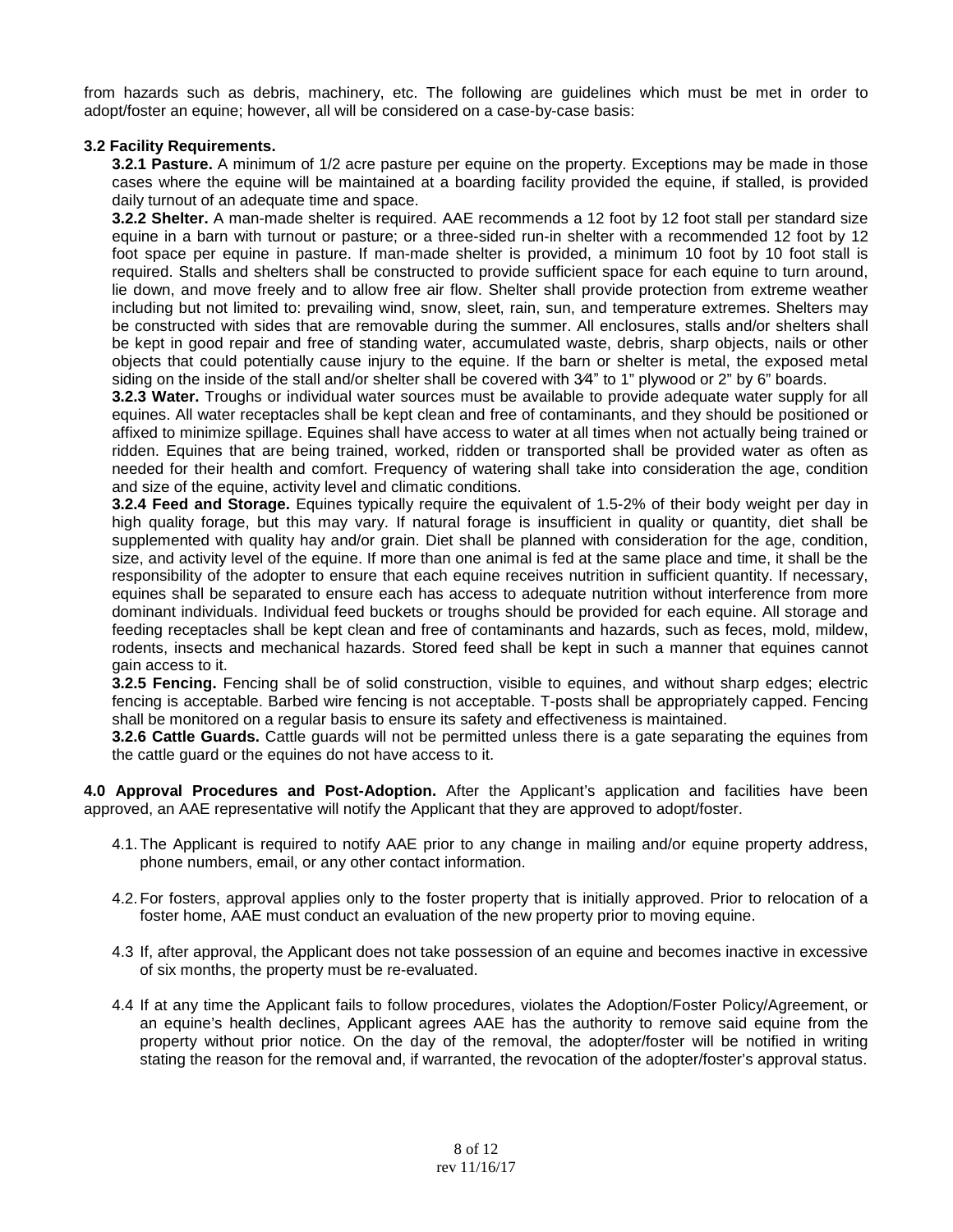#### **5.0 Approved Adoptive/Foster Home Procedures.**

**5.1 Placing An Equine Into An Approved Adoptive/Foster Home.** When placing an equine into an adoptive/foster home, the following policies/procedures will be followed:

- a. AAE will set a non-refundable adoption fee for the equine. Until equine is adopted and adoption fee is paid, AAE reserves the right to change the adoption fee as the equine progresses in rehabilitation and/or training, and the adoption fee may be reviewed periodically and adjusted higher or lower. The adoption fee and deposit should be paid by cash or money order.
- b. Foster home (foster) is considered a temporary adoption until a permanent adoptive home can be found. Foster must make equine(s) available for viewing by prospective adopters at all times (by appointment). An adoption fee is not required of a foster.
- c. Foster period is from **\_\_\_\_\_\_\_\_\_\_** to **\_\_\_\_\_\_\_\_\_\_**. Arrangements for equine transport back to AAE must be made with AAE 30 days in advance. The foster period may be extended by foster in writing, 30 days prior to end date of foster period.
- d. Once an adopter/foster makes a request to adopt/foster an equine, AAE will review the application to evaluate adopter/foster's capabilities and needs (both facilities and equine experience) to see whether there are any obvious reasons why the equine requested appears not to be a good match for the adopter/foster. If equine is being adopted/fostered for riding purposes, the listed rider(s) (plus tack weight) should not weigh more than 30% of the equine's body weight. If the equine is to be ridden and/or driven, AAE recommends the adopter/foster arrange a demonstration and test ride/drive prior to adoption/foster.
- e. If the match appears to be suitable, then the first approved adopter/foster will have first priority on the requested equine. Subsequent approved adopters/fosters who request to adopt/foster the same equine will be placed on a waiting list in the order approved.
- f. Every effort will be made to disclose the known history of each particular equine, as AAE understands it. These are rescued equines, and in some circumstances, AAE may have little or no knowledge about the equine's life or training, prior to arriving at AAE. AAE will inform prospective adopter/foster whatever significant information AAE knows about the equine. However, AAE cannot guarantee an equine's temperament, training, or suitability for a particular purpose.
- g. It is advised that adopter's veterinarian evaluate equine at adopter's expense prior to adopting any equine. If adopting for a particular purpose or event, AAE also suggests a trainer or instructor evaluate the equine.
- h. The adoption applicant is responsible for transporting the equine to its new home once the adoption is approved, and the non-refundable adoption fee is paid.
- i. An Equine Health Record will have been created for the equine, which will list any special medical conditions and/or needs, as well as dental, vaccine, farrier and worming schedules. The Equine Health Record will also describe equine's current diet. In most cases, before the equine is adopted/fostered, it will be at a healthy weight. Adopter/foster's with experience rehabilitating equines may be approved for fostering/adopting horses still rehabilitating.
- j. The adopter/foster may return the equine to AAE for any reason at any time. If AAE must transport the horse, the adopter/foster will be responsible for the cost of transporting the equine back to AAE or an approved foster home. The adopter/foster will also be responsible for the cost of any veterinary care needed as a result of injuries or illnesses sustained in the adopter/foster's home, and the cost of any other expenses incurred by AAE as a result of the adopter/foster's acts or omissions while in possession of the equine.
- k. AAE will not reimburse the adoptive/foster home for any expenses incurred on behalf of the equine while in the adoptive/foster home.
- 9 of 12 l. AAE must approve all subsequent adopter/foster(s), or AAE will accept the equine back into AAE's care.

#### rev 11/16/17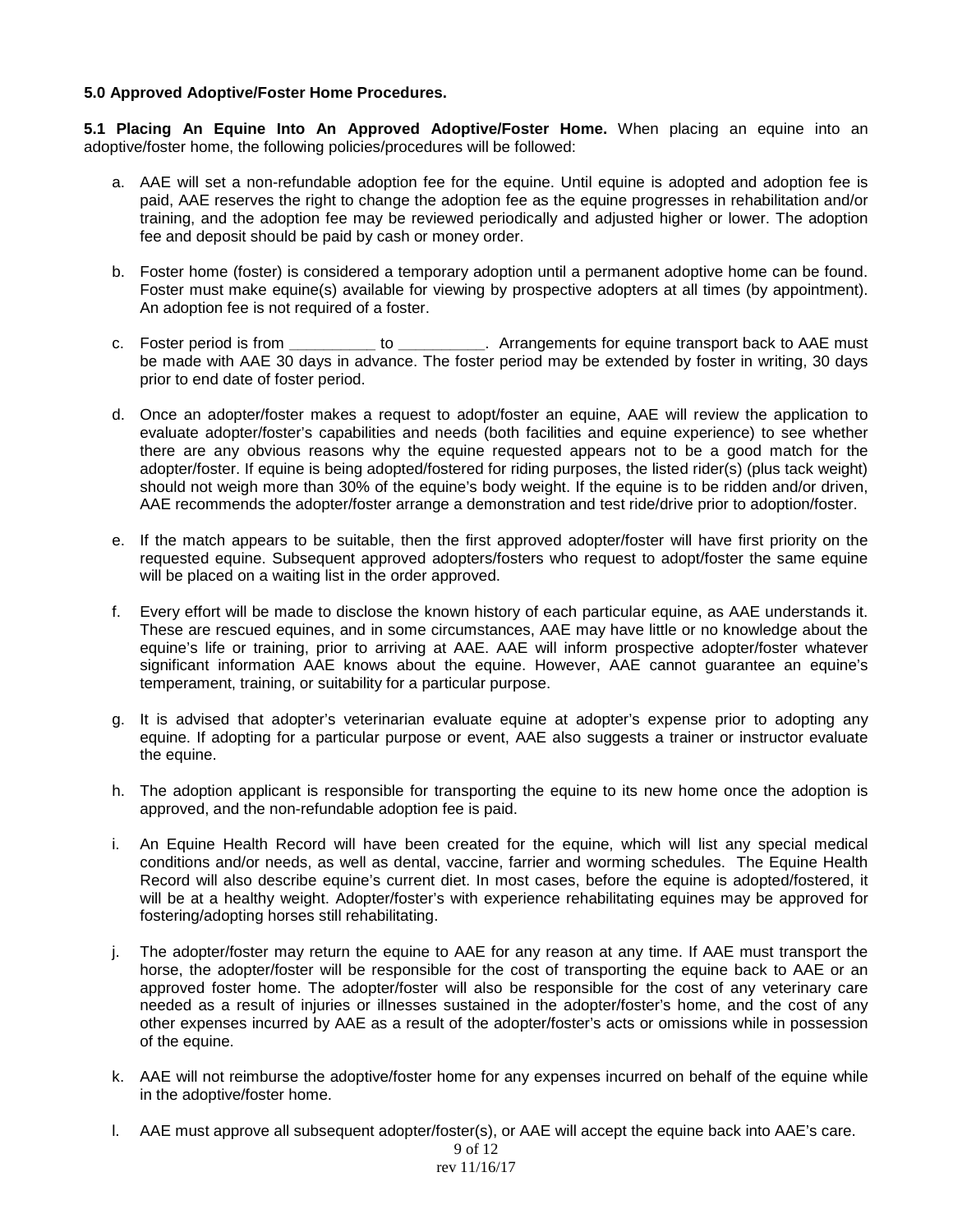- m. AAE reserves the right to inspect the adopter/foster at any time within the first 12 months.
- n. Adopter/foster agrees he/she will never sell adopted equine at auction/slaughter or sell, transfer, release, or otherwise place the equine into possession of any person that will cause the equine to be sold at auction or slaughter. Any adopter/foster responsible for sale of adopted equine at auction/slaughter will be responsible for all costs incurred by AAE in recovery of the equine or triple the adoption fee, whichever is greater.

**5.2 Breeding.** AAE policy forbids the breeding of an adopted/fostered horse, as there are already too many homeless equines and unwanted equines going to auction/slaughter. Should AAE learn that an adopted horse has been used for breeding without written permission of AAE, such breeding is a breach of contract and can result in ownership of the adopted horse and offspring reverting to AAE.

**5.3 Financial Responsibilities.** Upon agreement to adopt/foster an equine from AAE, the adopter/foster takes complete responsibility for the equine, including boarding fees, grain, hay, paste wormer, farrier, and other costs including veterinary expenses once in their care, as well as responsibility for injury or damage to the person or property of another.

Foster care expenses associated with the AAE equine are tax deductible to the full extent of the law. Consult with your tax professional.

**5.4 Health Guidelines.** Equines shall maintain a body condition score of no less than 4 on the Henneke Body Condition Scoring Chart. Exceptions shall be made for equines under regular veterinary care for a medical condition. If the health of an equine in adoptive/foster care is in decline and weight loss occurs, the adopter/foster must immediately notify AAE of such circumstances. The adopter/foster agrees to forward a veterinarian's brief statement of named equine's residence, general condition, weight, teeth and hoof condition upon request. The adopter/foster agrees AAE has the right to obtain all veterinary records directly from any veterinarian treating the named equine and that execution of the placement agreement shall serve as a release to the applicable veterinarian authorizing the delivery to AAE of all veterinary records maintained.

**5.5 Hoof Care.** The adopter/foster shall ensure that the equine will receive regular hoof care and maintenance every six to eight weeks, or as directed by a veterinarian or natural hoof care practitioner. Fostered horses should *NOT be shod* without the express written permission of AAE. Shoeing of a horse without such permission is a breach of contract. Exceptions may be determined by veterinary or other expert consultation when such care is deemed necessary or would endanger the equine in question and/or their caretaker(s), i.e., in the case of wild or untamed equines.

**5.6 Humane Euthanasia.** Should the adopted/fostered equine suffer an injury or condition for which a licensed veterinarian recommends euthanasia, then a licensed veterinarian may administer euthanasia. Every effort to notify AAE should be made prior to euthanasia. If euthanasia is considered for any other reason, then AAE must be notified and consulted before any action is taken. This restriction is active for the first year following the date of execution of the Adoption Agreement. The adopter/foster shall immediately notify AAE of such euthanasia and provide a veterinary statement and record of the euthanasia. **Adopter/foster agrees no adopted/fostered horse shall be euthanized for laminitis, founder, or navicular, without the written consent of AAE.**

Only a licensed veterinarian may administer euthanasia, except in an extreme emergency when a veterinarian is not available. A veterinarian shall examine the carcass to verify, in writing to AAE, such immediate need. Carcass shall be disposed of in compliance with all relevant law.

**5.7 Mental and Emotional Health.** The adopter/foster agrees, by signing this policy, that all equines are sentient creatures with mental and emotional needs. These include the company of other equines, access to open areas, humane training and handling methods, and respect for the equine as a living creature with its own unique needs. No adopted/fostered equine shall be treated in a way to jeopardize its mental and/or emotional health, and such treatment is a breach of contract. No equine shall be forced into a discipline for which it is not physically, mentally, and emotionally suited. Such conditions shall also be a breach of contract.

**5.8 Sale or other disposal of equine.** No adopted equine shall be sold, given away, donated to another agency, or leased without the express written permission of AAE. This is not to inconvenience the adoptive owner, but to

<sup>10</sup> of 12 rev 11/16/17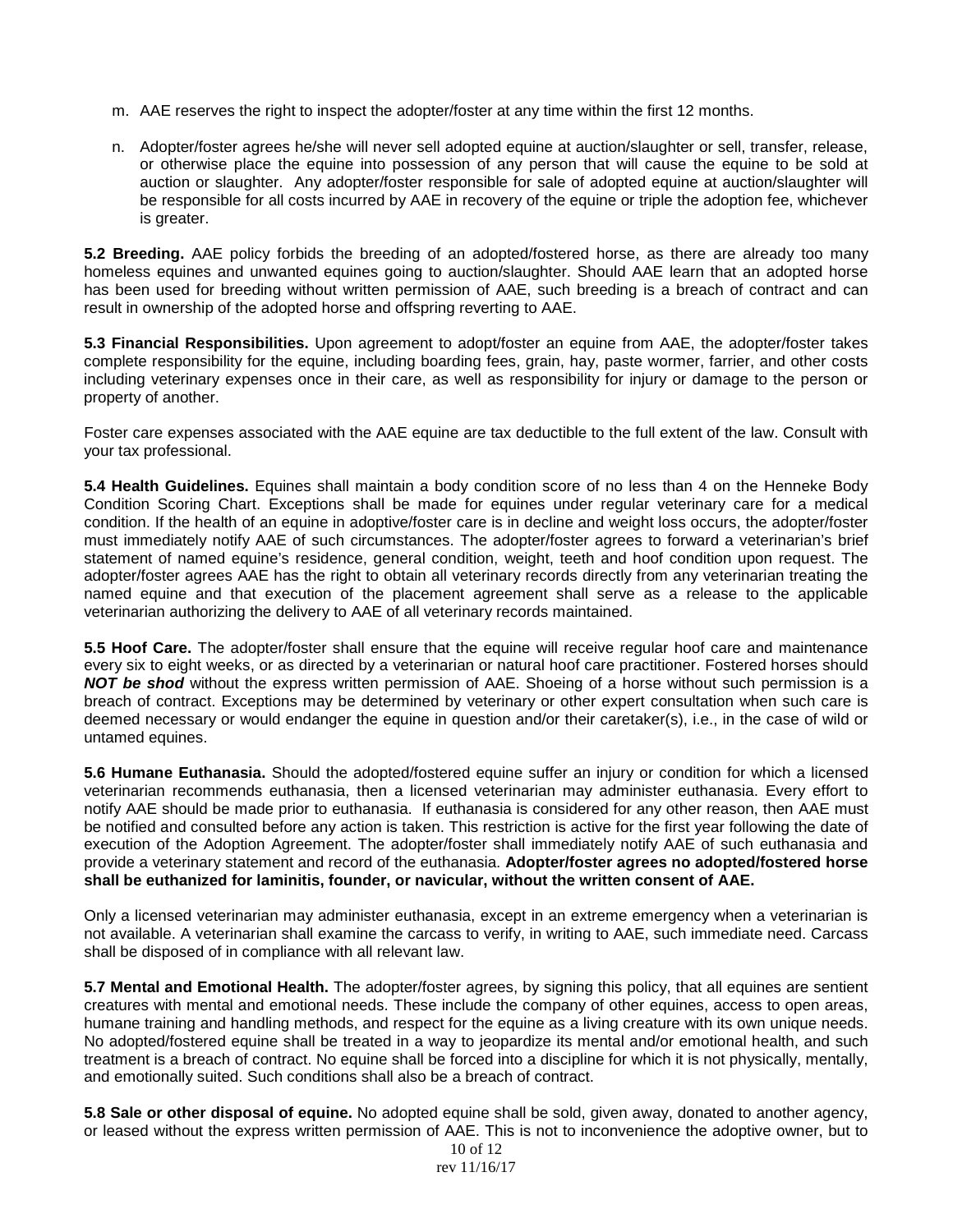safeguard the welfare of the equine. If the adoptive owner can no longer afford to keep the equine, and then it can be returned to AAE

#### **6 Restrictions.**

**6.1 Breeding.** No breeding of adopted or fostered equines is permissible. Studs shall be physically separated from pastured mares by a minimum of a ten foot buffer zone, constructed of adequate fencing at a minimum of six feet in height.

**6.2 Branding.** No branding of adopted or fostered equines is permissible.

**6.3 Racing.** No racing of adopted or fostered equines is permissible.

#### **7.0 Additional Terms**:

| I hereby agree to Adopt     or Foster     (check one) the following equine(s): |  |
|--------------------------------------------------------------------------------|--|
| Name of Equine(s): Name of Equine(s):                                          |  |
|                                                                                |  |
|                                                                                |  |
|                                                                                |  |
|                                                                                |  |
|                                                                                |  |
| Adopter/Foster Applicant(s) signature                                          |  |
|                                                                                |  |
| Printed Name(s) of Adopter/Foster Applicant(s)                                 |  |
| AAE Representative's signature                                                 |  |
|                                                                                |  |
| Printed Name(s) of AAE Representative                                          |  |